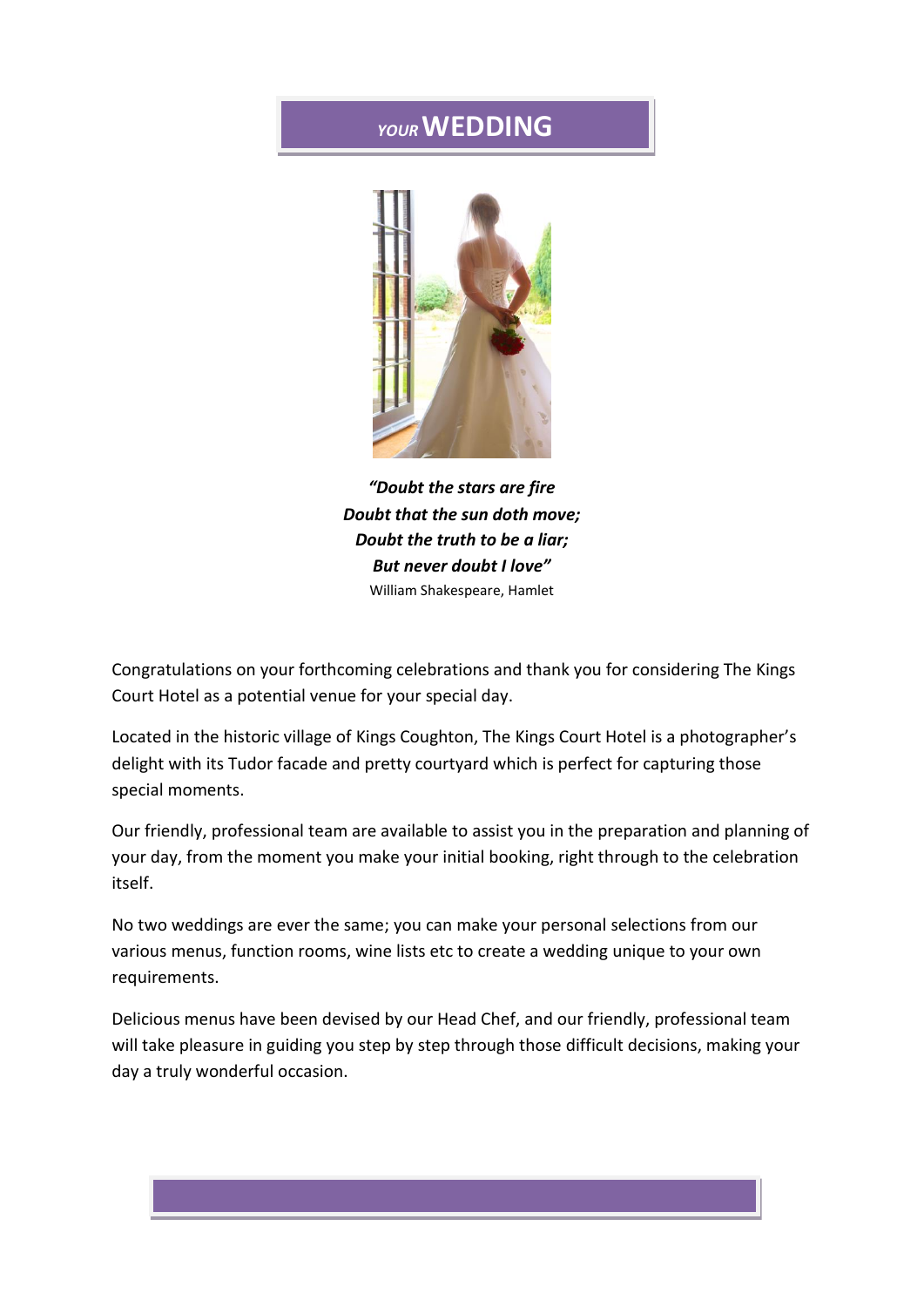## **CIVIL CEREMONY**



*"Where there is love there is life"* Mahatma Gandhi

A Civil Ceremony can be the ideal way of making the day more personal for you and your partner. A local registrar will conduct the ceremony which can be personalized by selecting your own vows or reciting some special words.

The Warwickshire Registration Service can be contacted as follows:

Warwickshire Register Office PO Box 9 Shire Hall Warwick CV34 4RR Tel: 01926 413724 Fax: 01926 413736

## Ceremony Rooms

Here at The Kings Court Hotel we offer a range of ceremony rooms, from 10 guests up to 100 guests (Including two Registrars, marrying couple and two members of hotel staff).

Lantern Room 50 persons – Ceremony Room Hire Fee £200.00

Garden Room 80 persons – Ceremony Room Hire Fee £250.00

Warwick Room 100 persons – Ceremony Room Hire Fee £300.00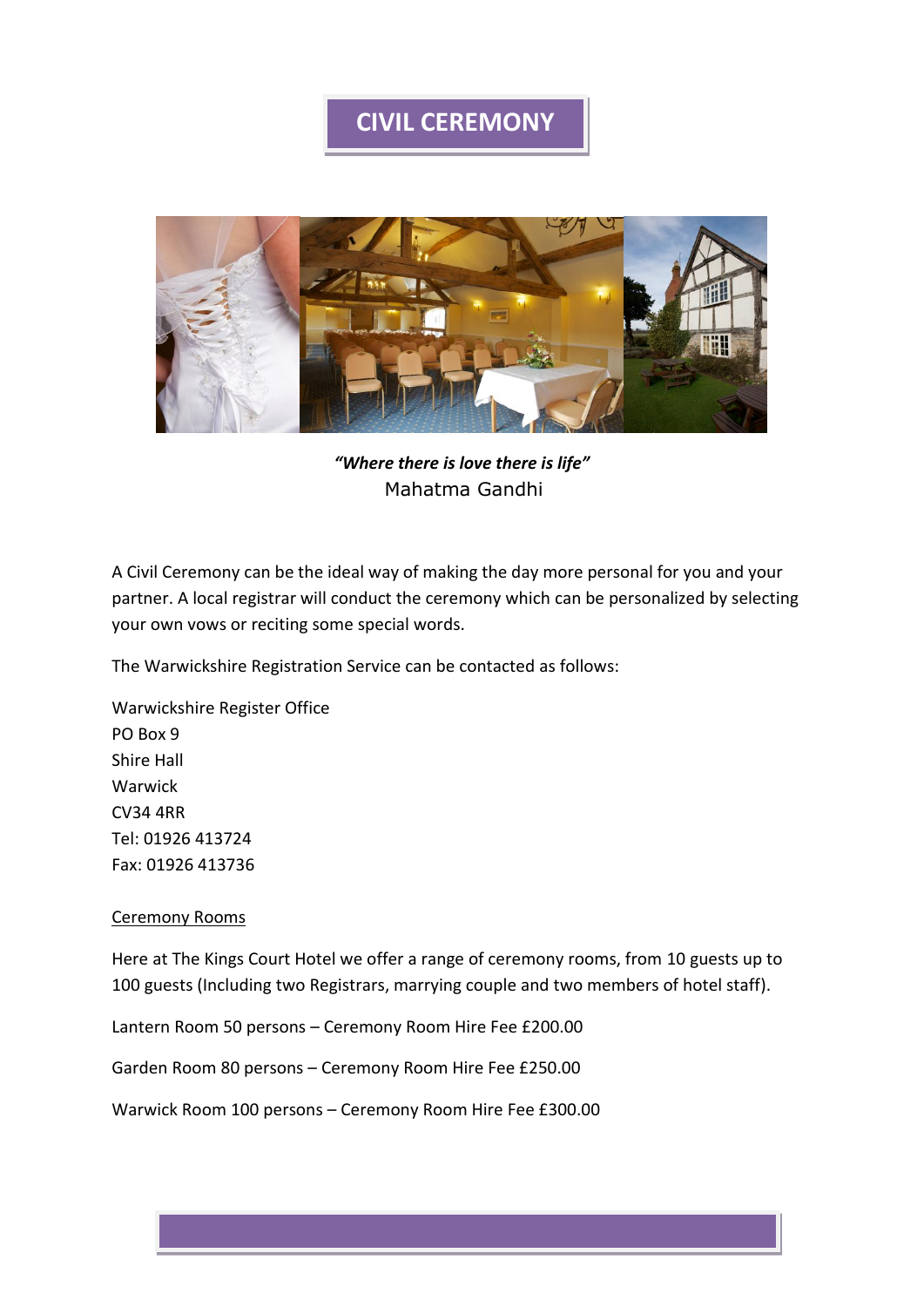# **WEDDING BREAKFAST**



#### FUNCTION ROOMS

We will greet your guests in our lounge area with your chosen arrival drink before escorting them to one of our function rooms for a lavish wedding breakfast.

### The Warwick Room

Our Warwick Room and Grafton Bar provide the perfect venue for your wedding reception. Located on the first floor with traditional oak beams and large bright windows, this spacious room can accommodate parties up to 95 people for the wedding breakfast and 130 evening guests. The Grafton Bar next door can provide extra casual seating away from the disco and is exclusive to your guests.

### The Garden & Lantern Rooms

The Garden and Lantern Rooms are located on the ground floor with double doors opening over the courtyard gardens. Perfect for summer weddings this room can accommodate up to 80 guests for the wedding breakfast and evening disco.

#### Marquee Weddings

For Larger wedding parties of over 100 guests the hotel grounds are perfect to accommodate a Marquee. Traditional & luxury Marquees give a touch of class to your special day, offering a range of colour schemes, interior décor and lighting. Our Courtyard garden can accommodate a Marquee for up to 260 guests, while the grounds at the side of the hotel are suitable for a larger Marquee. We are happy to recommend a local Marquee company to you.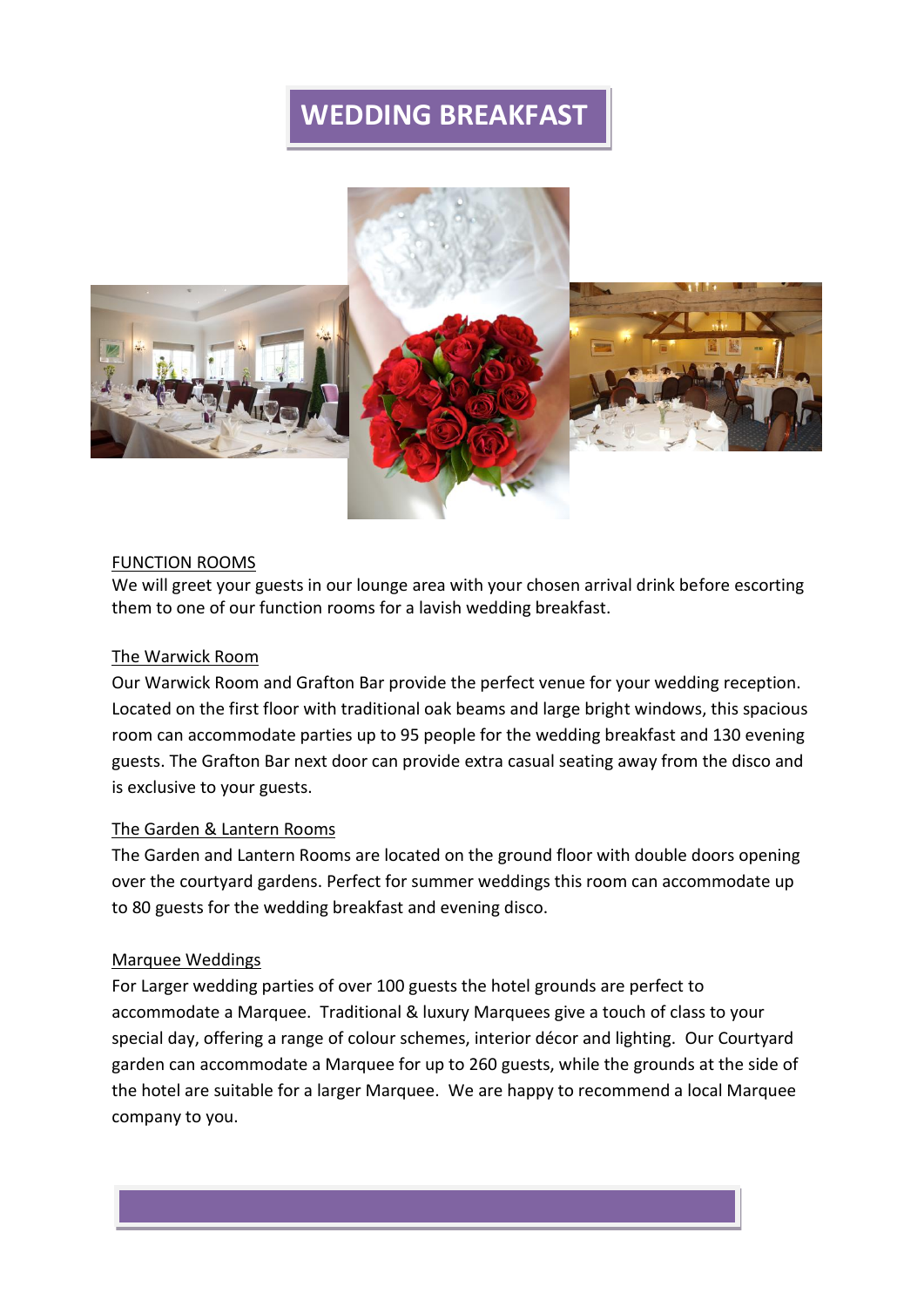# **TAILOR YOUR OWN WEDDING PACKAGE**



**Choose from the following choices of** Arrival Drinks Three Course Wedding Breakfast including Freshly Brewed Coffee and Chocolates Wines and drinks during the Wedding Breakfast Sparkling Wines to toast the Bride and Groom

## **And we will include complimentary**

Hotel Master of Ceremonies Overnight Accommodation for the Bride and Groom Wedding Breakfast Menu Trial for Bride and Groom Reduced Room Rates for Wedding Guests Large Private Car Parking Facilities Cake Stand and Knife Table Menu's *(All the above is applicable to any wedding having a full wedding breakfast and evening reception with buffet)*

#### **Corkage**

We are now offering free Corkage for those who would prefer to bring their own Wine/Champagne to compliment their Wedding to their own personal taste. This is an extremely attractive option for couples who have particular tastes in wines, or those who want to maximise their wedding budget. The only charge is a £400 room hire cost, waiting staff and glass hire is included in this.

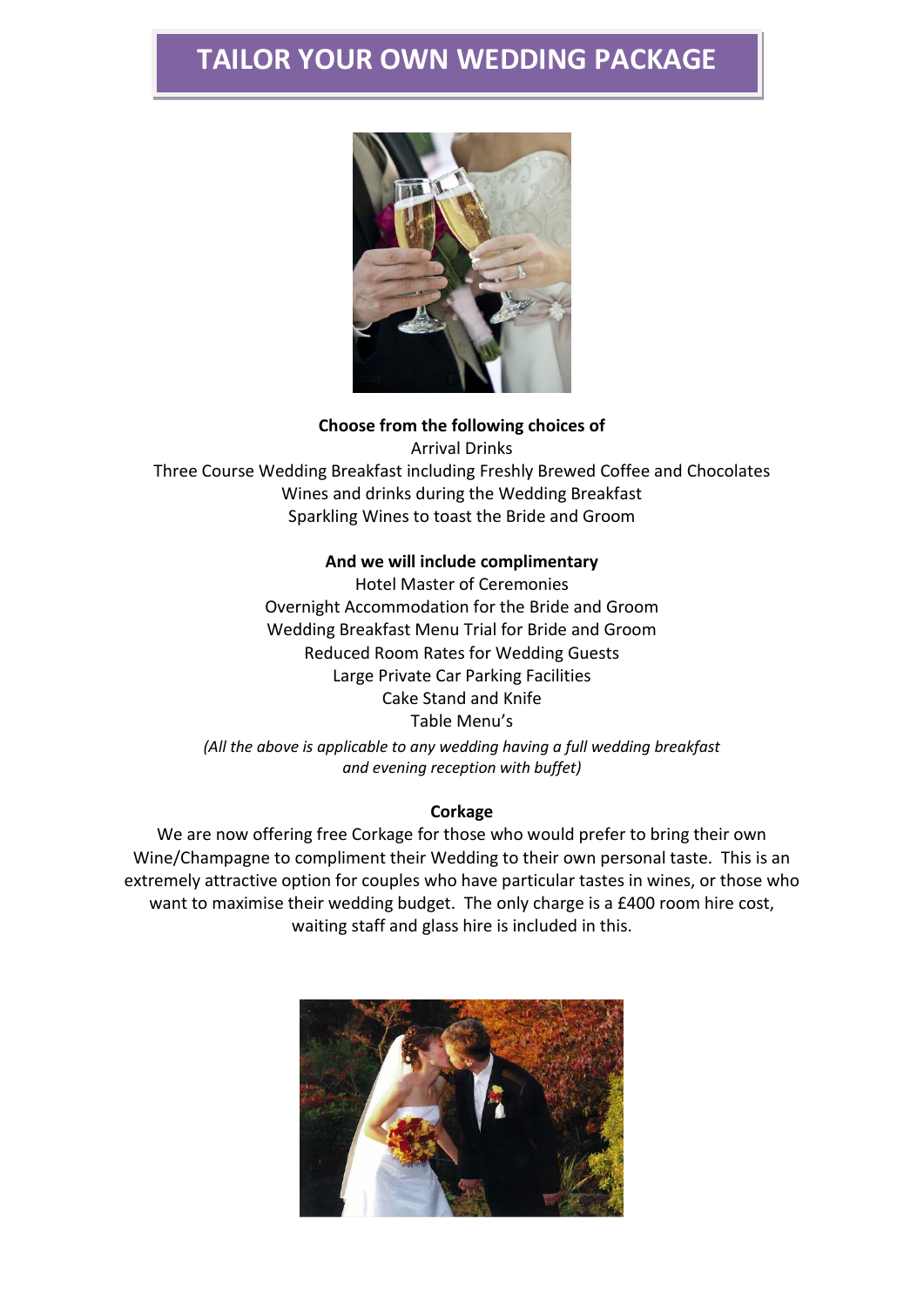# **RECEPTION DRINKS & WINES**



Please choose from one of the following for your reception drinks, with canapes if desired:

## **Pimms No.1**

Gin based Pimms, refreshed with ice, lemonade, cucumber, mint and strawberries

**Kir** A glass of sparkling white wine flavoured with a hint of blackcurrant liqueur

**Bucks Fizz** A refreshing mix of quality sparkling wine and fresh orange juice

## **Wedding Cup**

A wine based fruit punch flavoured with brandy

#### **Wines**

Please refer to our current wine list for choices and prices.

For arrival drinks, sparkling wines are ordered by the bottle. Prices given are per bottle, which allows for approximately four glasses per bottle of wine and six per bottle of champagne.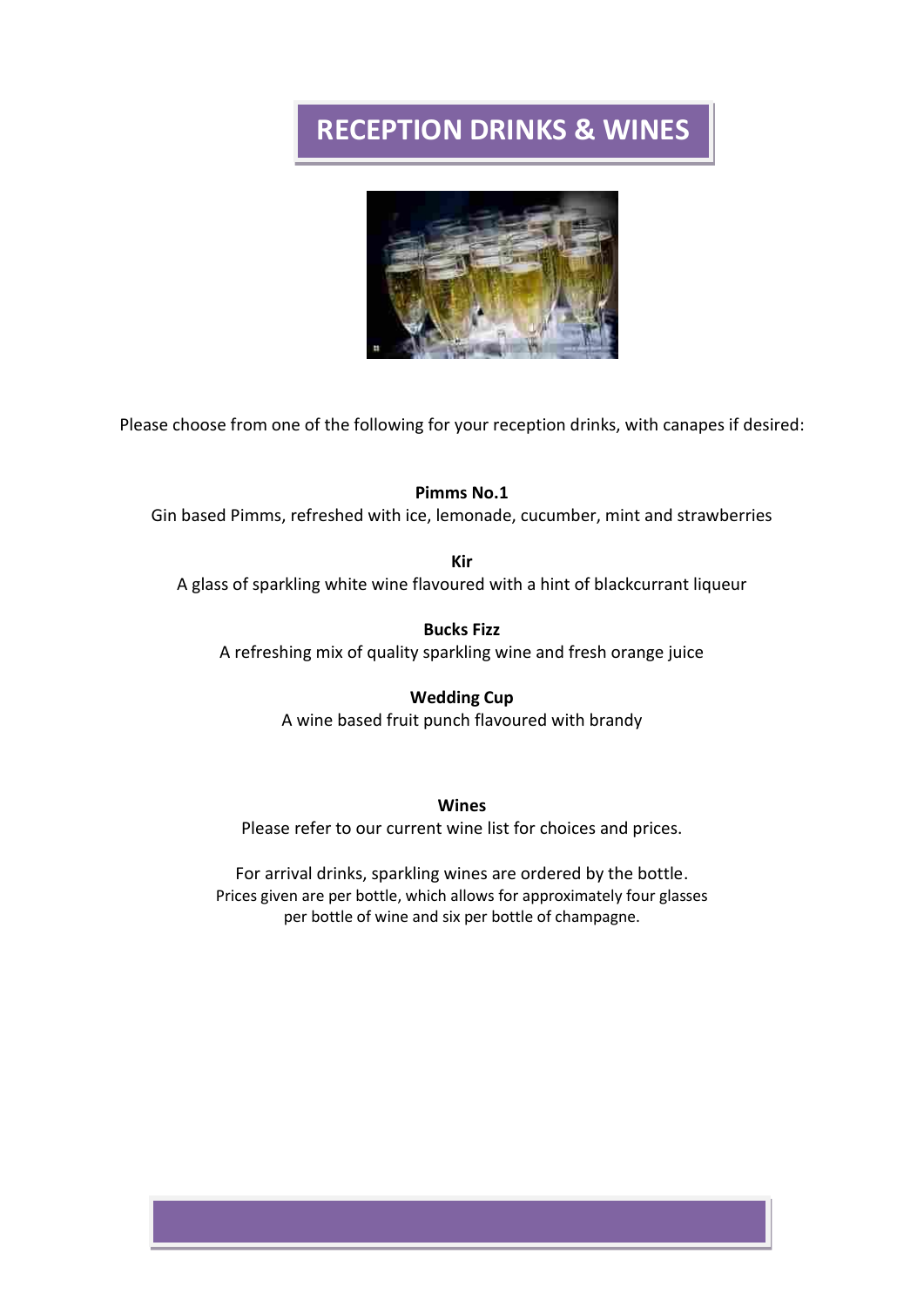# **MENU OPTIONS**



*See the following pages for our menu options*

# **Canapé Selection**

Why not add on Canapes to enjoy with your reception drinks we offer the following options:-

A Selection of

3 Canapes for £5. 00 per person

A Selection of 5 for £7.00 per person

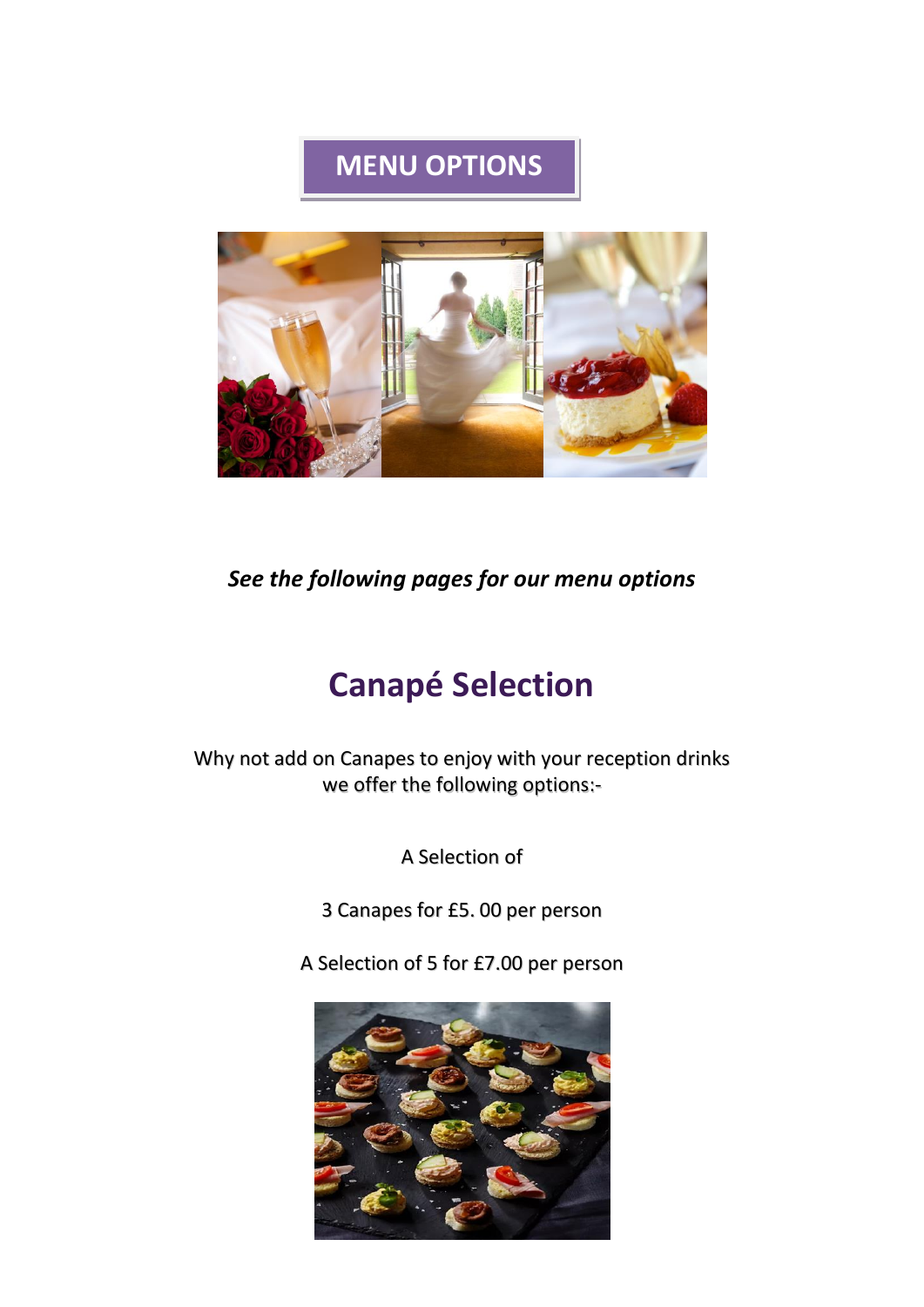# **SEATED MENU OPTIONS**

The following menu options are for 30 guests or more, based on the entire party taking the same menu. Organisers are required to choose **one** starter, **one** main course and **one** dessert from **one** of the following menu options. Prices are per person and include tea & coffee, and the use of your chosen reception room.

# **SILVER MENU £33.00**

## **Starters**

Fan of Seasonal Melon with Mixed Berry Compote and Fruit Coulis

Smoked Chicken & Leek Tart, Panache of Leaves, Sweet Balsamic Dressing

Pate with Toasted Rustic Bread, Apple Chutney and Oxford Sauce

Chicken Caesar Salad with Shaved Parmesan Cheese

*Soup of Your Choice:-* Roasted Plum Tomato & Basil Carrot & Coriander Leek & Potato Cream of Seasonal Vegetable

~~~ooOoo~~~

## **Main Courses**

Chicken Breast wrapped in bacon with Herb Cream Sauce

Steamed Filled of Cod with Lemongrass and White Wine Sauce

Roast Loin of Pork with Red Wine Gravy and Apple Sauce

Supreme of Chicken topped with a Herb Gremolata, Cherry Tomato & Tarragon Jus

Baked Fillet of Sea Bass with Tomato, Caper and Lemon Salsa

~~~ooOoo~~~

## **Desserts**

Warm Apple Crumble with Custard

Vanilla Crème Brulee with Short Bread Biscuit

Strawberry and White Chocolate Cheesecake

Chocolate Truffle Torte

French Apple Tart with Vanilla Ice Cream

A choice of **one** starter, **one** main course and **one** dessert from the above menu for the entire party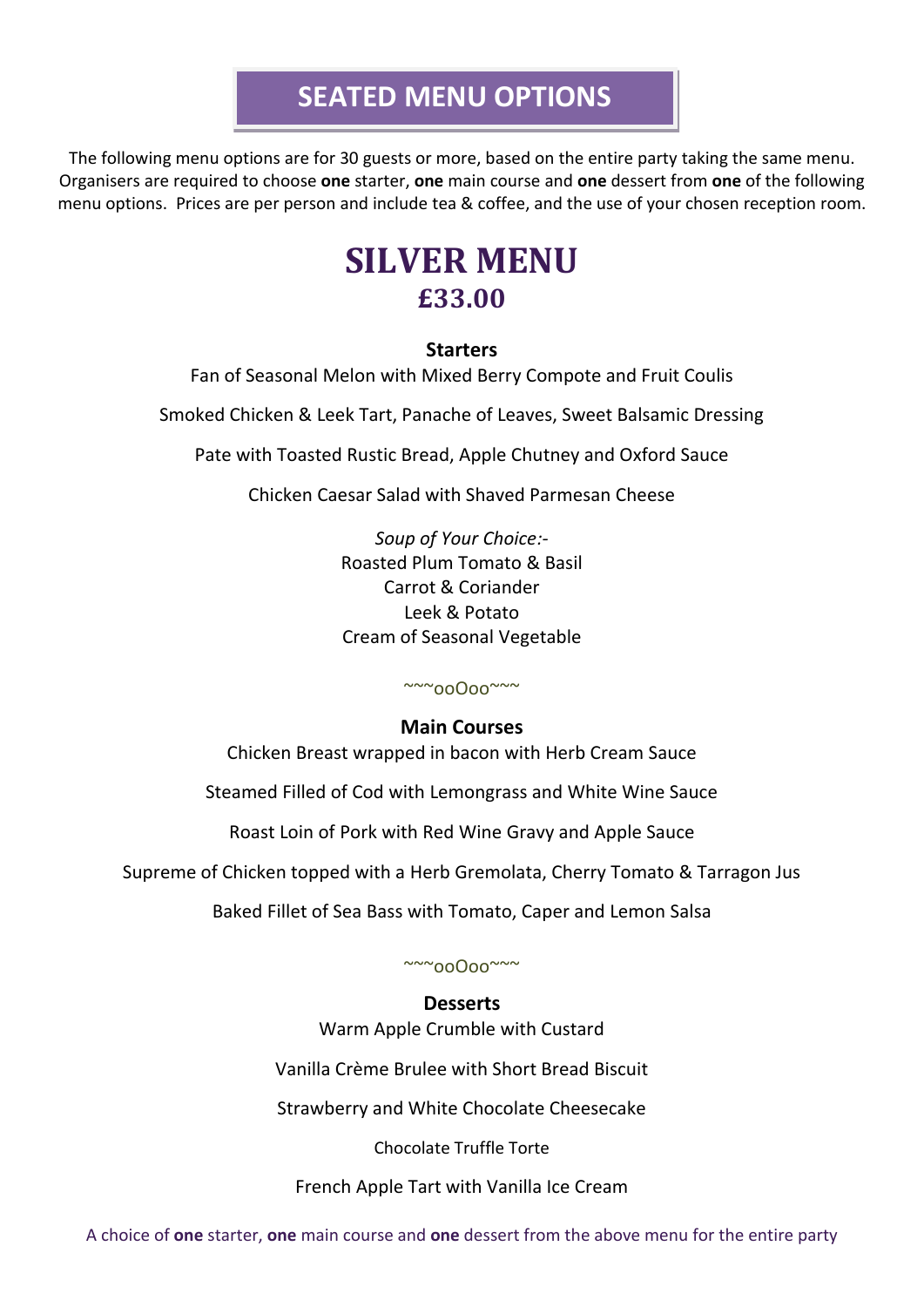

## **Starters**

Smoked Salmon, Crème Fraiche & Cucumber Roulade with Rocket Salad and Sweet Lemon dressing

Free Range Chicken and Apricot Terrine with Piccalilli Sauce and Pea Shoot Salad

Salmon and Dill Fishcake with a Light Crunchy Salad and Dill & Lemon Mayo

Wild Mushroom and Tarragon Soup with Chives and Crème Fraiche

Goats Cheese and Sundried Tomato Tartlet with Baby Spinach Salad and Pesto dressing

## $\sim$ ~ooOoo $\sim$

## **Main Courses**

Roast Duck Breast with Sauteed New Potato and Fennel, Redcurrant Jus Slow Braised Shank of Lamb with Wholegrain Mustard Mash and Rosemary Sauce Roast Sirloin of Beef with Garlic and Thyme Roast Potatoes and Red Wine Sauce Baked Fillet of Sea Trout with Crushed New Potato Cake, Caper & Lemon Cream Sauce Spinach and Garlic Stuffed Chicken Breast with Fondant Potato and Pesto Cream Sauce

~~~ooOoo~~~

**Desserts** Warm Apricot Tart with Vanilla Ice Cream Irish Cream and Chocolate Cheesecake Orange Chocolate Torte Vanilla Panna Cotta with Cherry Sauce Raspberry Charlotte

A choice of **one** starter, **one** main course and **one** dessert from the above menu for the entire party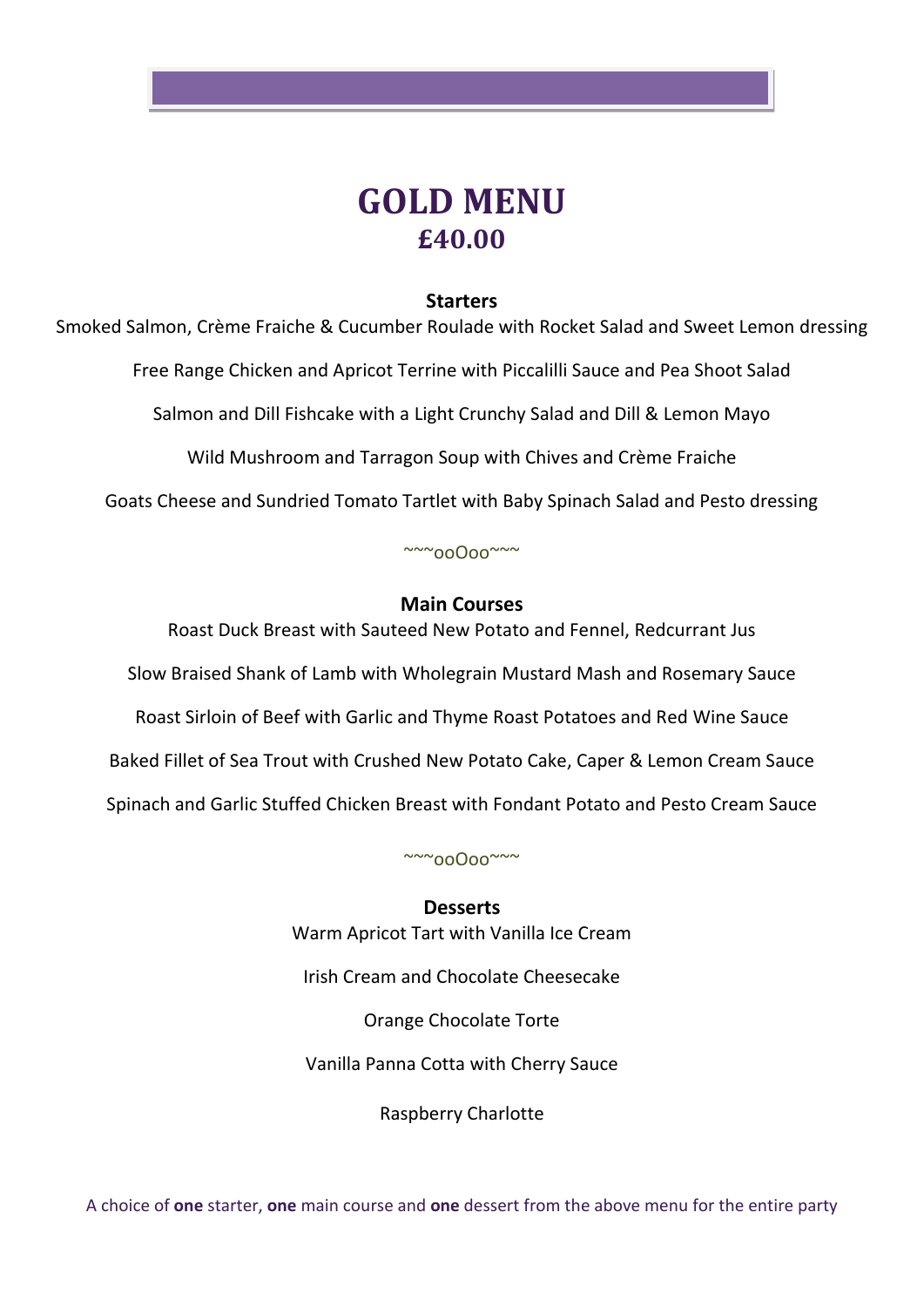# **PLATINUM MENU £53.50**

## **Canapé Selection**

(3 per person)

~~~ooOoo~~~

## **Starters**

Duck and Chicken Terrine with Chargrilled Ciabatta Crostini, Pear & Cider Chutney

Warm Chicken Liver and Black Pudding Salad with Deep Fried Crispy Poached Egg

Sun-dried Tomato & Mozzarella Arancini with Sweet Red Pepper Coulis

Crayfish and Tiger Prawn Tian with Mango an Avocado Salsa

Chicken Soup with Farfalle Pasta and Freshly Chopped Parsley

~~~ooOoo~~~

## **Main Courses**

Roast Rack of Lamb with Sauté Lyonnaise Potatoes, Mint Jus

Salmon en Croute with Spinach, Rissole Potatoes and a White Wine & Chive Cream Sauce

Beef Fillet Steak with Maris Piper Mash Potato and a Pink Peppercorn Sauce

Corn Fed Chicken Supreme stuffed with Sun-dried Tomato & Mozzarella, wrapped in Pancetta with Dauphinoise Potato and Shitake Mushroom Sauce

Slow Braised Pork Tenderloin, Apricot & Sage Roulade, Maris Piper Mash Potato, Rich Red Wine Sauce

~~~ooOoo~~~

## **Desserts**

Duo of Delice:- Chocolate & Rum Pistachio and White Chocolate & Raspberry

Toffee and Pecan Cheesecake with Mango Passion Fruit Coulis

White Chocolate & Raspberry Torte with Chantilly Cream and Fruit Coulis

Coffee and Dark Chocolate Opera Cake, Vanilla Ice Cream

Irish Cream Liqueur and Chocolate Profiteroles

A choice of **one** starter, **one** main course and **one** dessert from the above menu for the entire party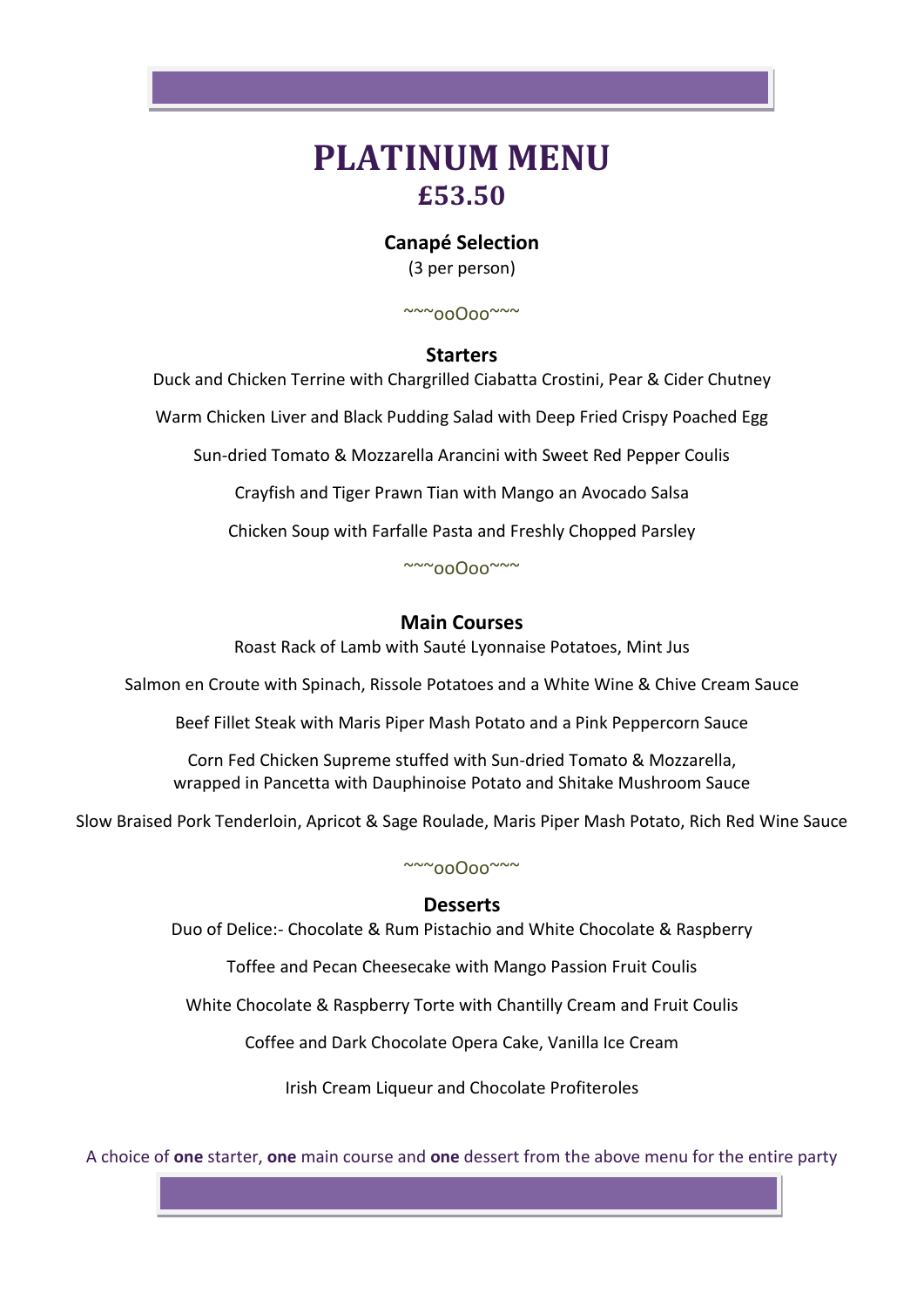# **VEGETARIAN OPTIONS**

## **Should your party include vegetarians we can offer one of the following options as an alternative to your chosen main course:**

Grilled Pepper Tartlet with Pesto Cream Sauce

Flat Cap Mushrooms filled with Ratatouille, Mature Cheddar Cheese and Roast Red Pepper Sauce

Goats Cheese & Sun Blushed Tomato Quiche with Basil Cream

Baked Red Peppers filled with Wild Rice, Herbs and topped with Feta Cheese, Provencal Sauce

Root Vegetable and Potato Bake

Spinach, Red Pepper and Goats Cheese Frittata with Chive Crème Fraiche

Vegetable Stroganoff with Fried Rice

Aubergine Fritters served on Mediterranean Vegetable Ratatouille

Vegetable and Bean Chilli served with Rice

## **VEGAN OPTIONS**

Grilled Polenta Cakes served on a Roasted Autumn Vegetable Salad with a Toasted Hazelnut Dressing

Marinated Tofu and Bok Choy Stir Fry

Grilled Aubergine and Shiitake Mushrooms served on a Sesame Salad

Char Grilled Roasted Vegetable Salad served with Balsamic Dressing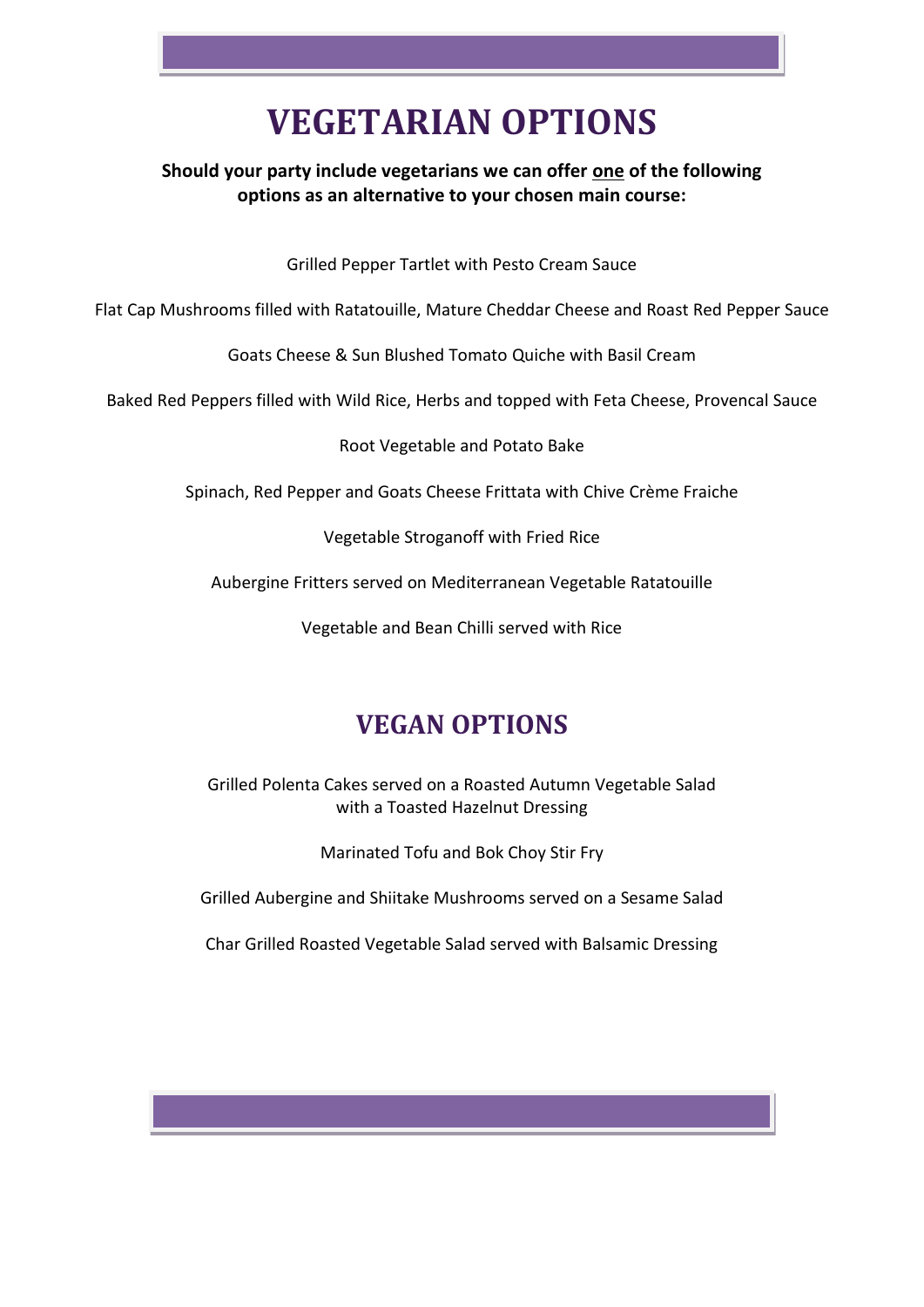# **EVENING BUFFET MENUS**

**The menus below are ideal for guests wanting a light buffet, they are not designed as a main meal and are intended for an Evening Reception following on from a daytime sit down meal. All menus are priced per person, and it is important to cater for the total number of guests attending.**

**A Room Hire charge of £200 is made for The Lantern or Garden Rooms and a charge of £100.00 is made for The Warwick room for evening only events where a seated menu is not required.**

## **FINGER BUFFET A - £11.95**

Selection of Sandwiches made with White and Brown Bread Freshly Cut Crudities & Marinated Olives with Salsa and Dips Teriyaki Chicken Skewers with a Sweet Chilli Sauce Tempura Cod Fillets with Homemade Tartar Sauce Seasoned Potato Wedges with Sour Cream Vegetable Spring Rolls with Soy Sauce Dip

## **FINGER BUFFET B - £14.50**

Selection of Sandwiches made with White and Brown Bread Indian Spiced Vegetable Samosas, Mango Chutney Dip Warm Cocktail Sausage Rolls BBQ Chicken Drumsticks Mushroom & Goats Cheese Loaded Potato Skins A Selection of Dips and Sauces Exotic Fruit Kebabs with a Trio of Fruit Coulis

## **FINGER BUFFET C - £18.50**

Selection of Sandwiches made with White and Brown Bread Assorted Mini Quiche Lamb Kofta Kebabs with a Mint Yoghurt Dressing Thai Crab Cakes with Sweet Chilli Dip Fig and Goats Cheese Parcel with Cranberry Dip Selection of English & Continental Cheeses, Homemade Fruit Chutney & Rustic Breads Selection of Mirrored Finger Pastries garnished with Fruit Coulis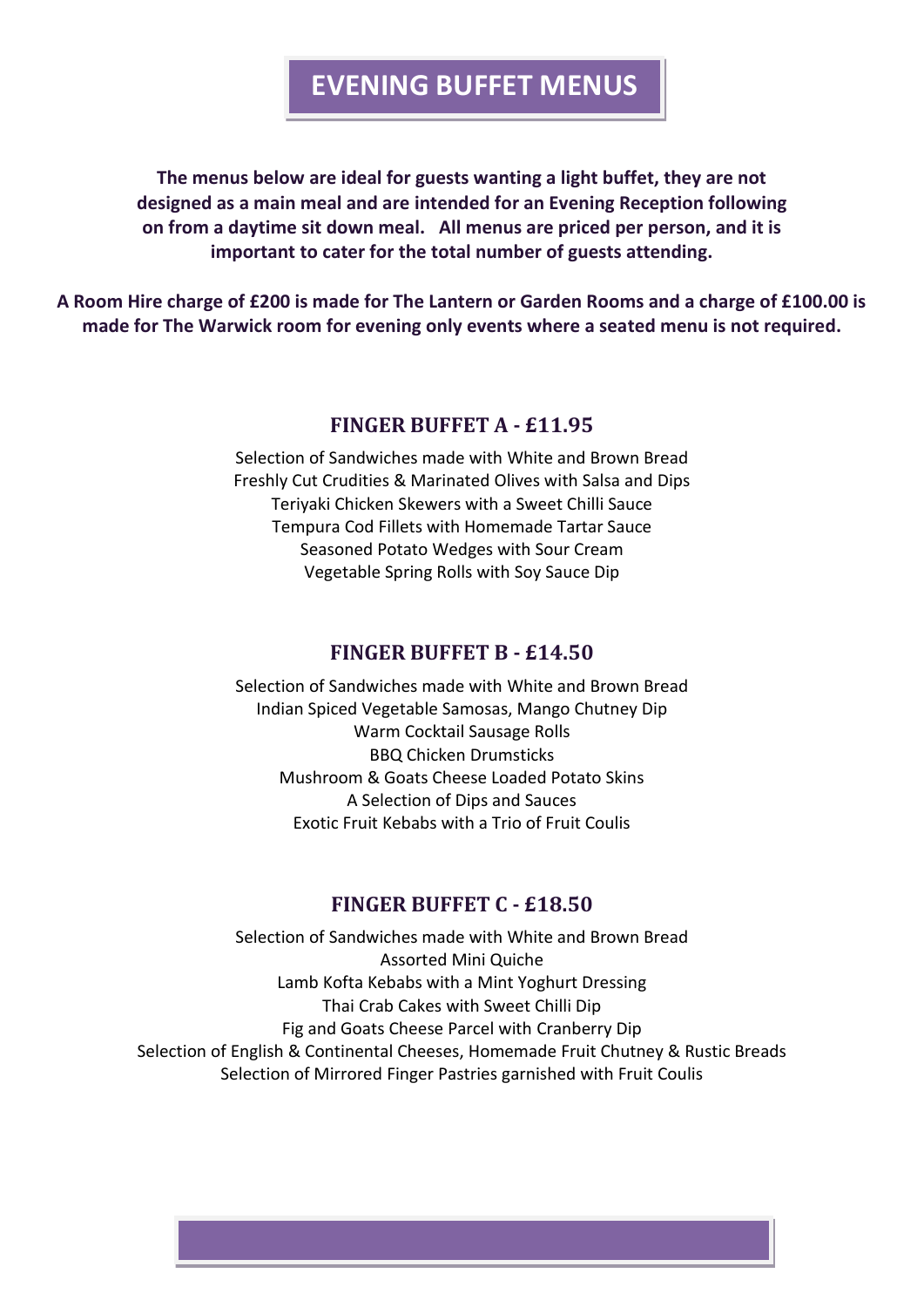# **ALL INCLUSIVE WEDDING PACKAGES**

We realize that in the current financial climate, juggling a Wedding of your dreams and budget constraints can be so disappointing. That is why we have put together three different packages to suit all budgets.

## **SILVER PACKAGE** *from* **£3795 includes Silver Menu and Evening Buffet A**

## **GOLD PACKAGE** *from* **£4295 includes Gold Menu and Evening Buffet B**

## **Each Package includes**

## **For 45 day guests:**

Arrival Drink of Wedding Cup & Orange Juice

Canape Selection during Drinks Reception

3 Course Wedding Breakfast**\*** followed by Coffee and Chocolates

1 Glass of House Wine per person

Glass of Sparkling House Wine for the toast

Room Hire for your Wedding Breakfast

Cake stand and knife

Master of Ceremonies

**\* The 3 Course Wedding Breakfast is based on the entire party taking the same menu**

## **And For 80 Evening Guests:**

DJ for Reception complete with Light Show and AV Equipment

Finger Buffet for 80 people

Room Hire

Complimentary stay for Bride and Groom

Reduced rate for all wedding guests

**Packages do not include the Civil Ceremony, see page 2 of this brochure for our civil ceremony charges. Additional guests for both daytime and evening can be added on to packages at a price per person.**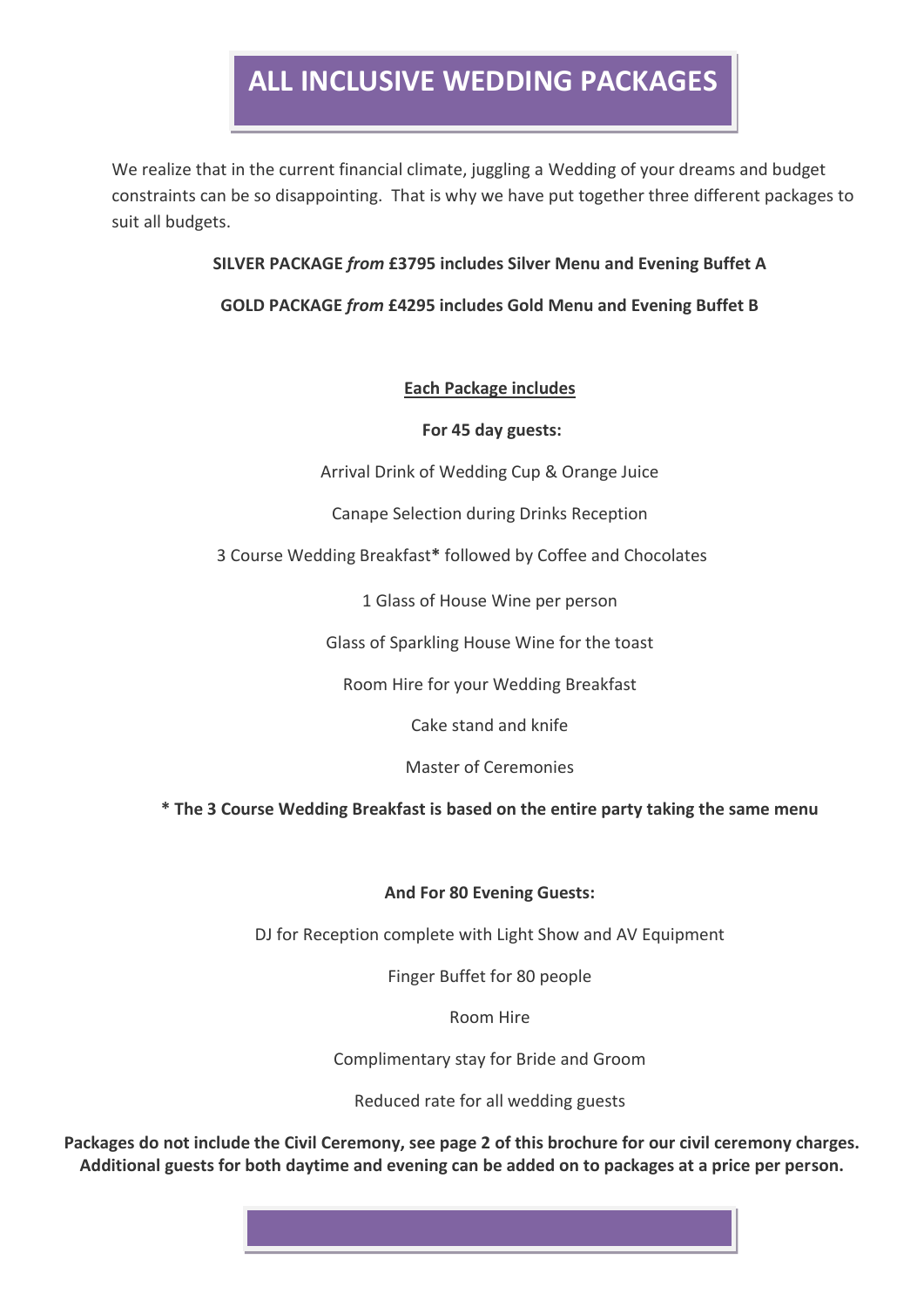#### **Bedroom Check-In/Out Times**

Please be advised guests that check in time is 3.00pm on the day of arrival and check out time is 11.00am on the day of departure. We cannot guarantee earlier access to bedrooms and it may be necessary for guests to make alternative arrangements or arrive the night prior to ensure they can prepare for morning or early afternoon ceremonies.

#### **Cakes, Flowers and Presents**

Please note that we take no responsibility for the return of wedding cakes, presents, gifts and wedding decorations. Please ensure you instruct a member of your family or friends to take responsibility to collect these items at the end of the evening.

### **Cancellation**

In the event of cancellation of any booking, we reserve the right to retain the deposit and mid payment (if applicable). We reserve the right to charge a fee in the event of cancellation less than 90 days prior to the reception. All cancellations must be made in writing.

### **Children**

For Children under 12 years of age a half portion of the chosen wedding menu can be offered at a 25% reduction. For younger children we can offer a child's menu of chicken nuggets & chips and ice cream for £10.00.

### **Civil Ceremonies**

It is the responsibility of the Bride and Groom to contact the local registrar direct and ensure that all legal preliminaries for your wedding are completed and the Registration Officers are available to conduct your ceremony.

## **Confirmed Booking**

To make a confirmed booking, we require the enclosed booking form along with a non-refundable and nontransferable deposit of £500.00.

#### **Disco**

If you require the hotel to arrange a disco for your function it is advisable to make arrangements as early as possible to avoid disappointment, the cost will be £240.00 – this is included for those having the All Inclusive Package. Should you decide to organise your own musical entertainment a charge of £20.00 is made for the Performing Right Society for the playing of music. For all our guests' comfort, musical entertainment and bar service will finish at midnight. Both bars in the Hotel will be closed from midnight; residents are welcome to purchase as many drinks as they wish prior to the bar closing and take them down to the lounge area.

#### **Guest Bedrooms**

Special accommodation rates of are available for any guests attending a wedding. Should you require overnight accommodation for your guests it is advisable to provisionally reserve bedrooms at the time of booking,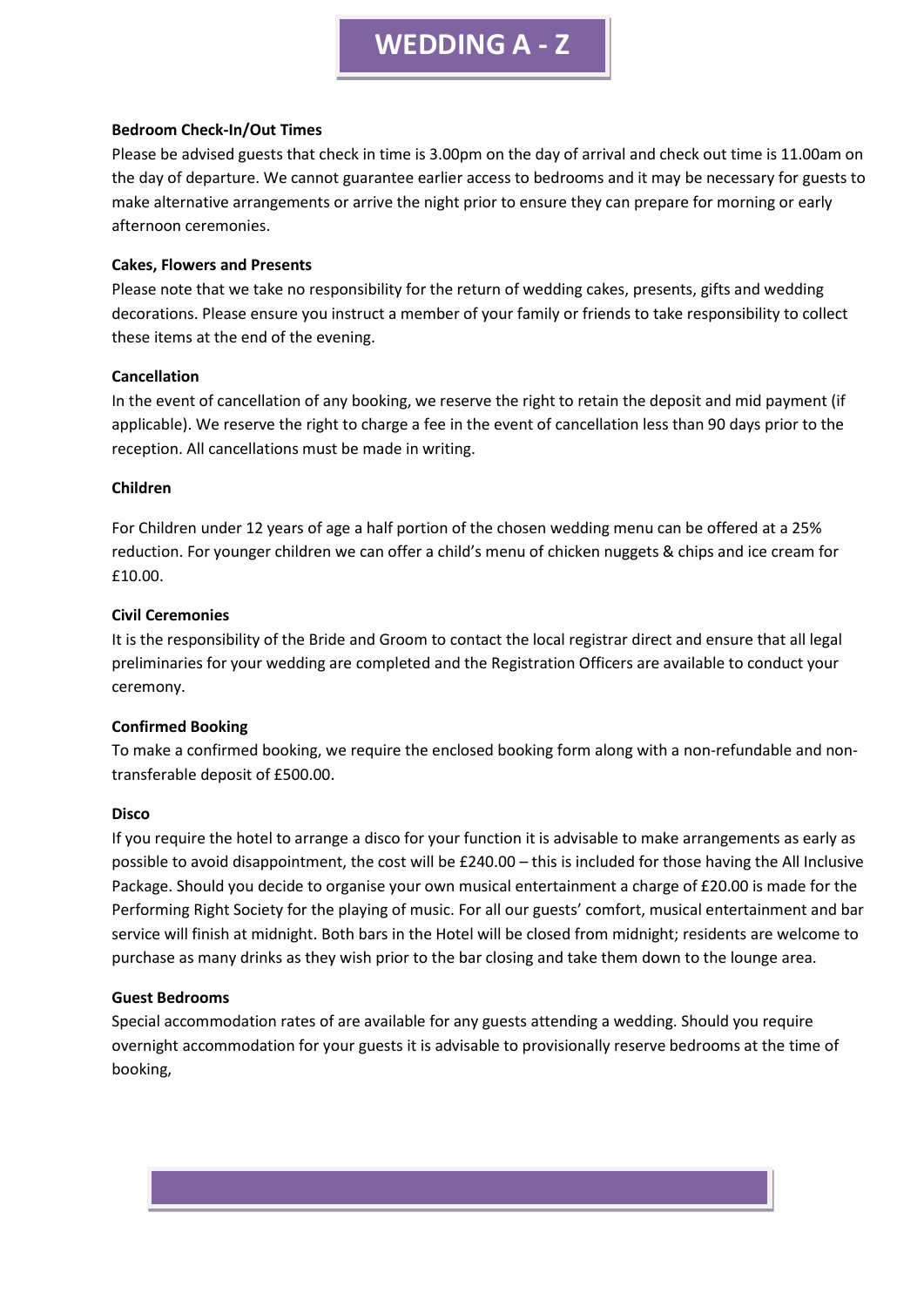# **A – Z CONTINUED**

#### **Guest Property**

We accept no responsibility for the property of guests at the kings Court Hotel. All items are left on our premises at the owner's risk. Guests shall pay for any damage caused to the Kings Court Hotel or property there of and shall be asked to pay the amount required to make good the damage.

#### **Internet Bookings**

Occasionally guests can find cheaper overnight rates on the Internet through third parties, particularly if they book early. In such cases, they can only get the rate by booking through the Internet NOT by booking direct. The availability of these rates & rooms is always limited and we will not reduce the agreed wedding rate or the rate of guests who have already booked via our reservations department.

#### **Initial Enquiry**

To discuss your wedding plans in detail we advise contacting our Events Manager Helen Marshall in advance to make an appointment. Show rounds can be done with other members of the team depending on function availability.

#### **Payment**

In addition to the payment of the £500.00 deposit to secure the booking, the final balance is payable two weeks prior to the wedding day once numbers have been confirmed. Please ensure you contact our Events Manager to confirm payment method.

#### **Preparation Meetings**

Following on from your booking, you will have a main contact who can be reached by email or phone to assist with your planning. A final meeting should take place 4 - 6 weeks prior to the event date with our Events Manager to start to discuss numbers, timings, menus and drinks. Approximate costings are then reconfirmed in writing at this stage to assist with your budgeting. Handover of table plans/name cards/etc can be done with our reception team at a time that suits you.

#### **Prices**

In most circumstances, prices quoted in this brochure are guaranteed until 31 December 2022. However, the Kings Court reserves the right to increase prices, should there be exceptional increases from our suppliers due to inflation, or should VAT rise.

#### **Provisional Booking**

Once you have decided upon a date and chosen The Kings Court Hotel a provisional booking can be made which will be held for 10 days. After this period your booking maybe released automatically.

#### **Suppliers**

We kindly ask for a contact list of all external suppliers affiliated with your booking e.gflorist/photographer/room dresser etc.